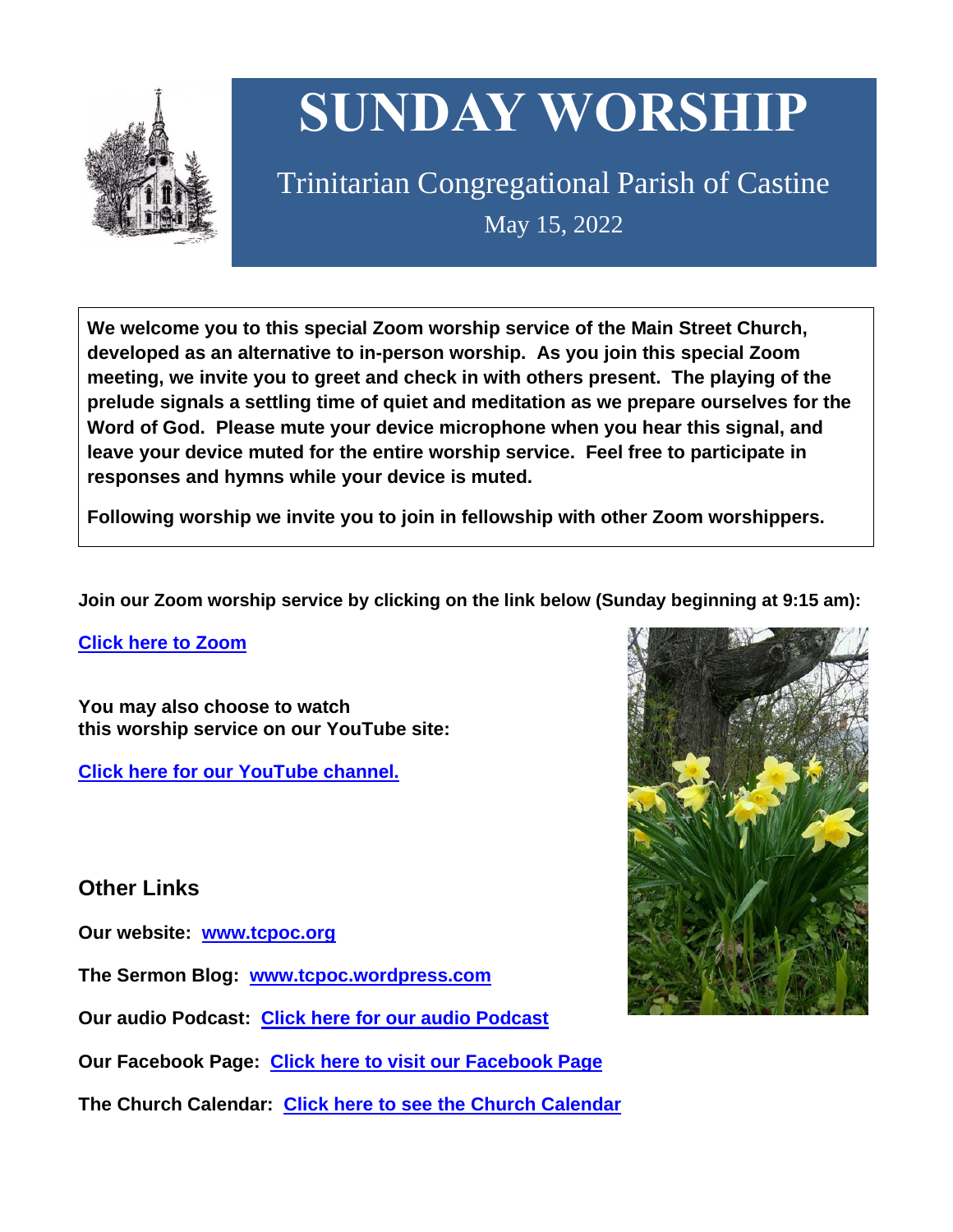#### **Order of Worship TRINITARIAN CONGREGATIONAL PARISH OF CASTINE UNITED CHURCH OF CHRIST Castine, Maine Easter V**

May 15, 2022 9:30 am Worship Leader: **Pastor Gary Hatter** Worship Leader: Musician: Suzanne Eaton Nusician: Suzanne Eaton Nusician: Suzanne Eaton Nusician: Suzanne Eaton Nusician: Suzanne Eaton Nusician: Suzanne Eaton Nusician: Suzanne Eaton Nusician: Suzanne Eaton Nusician: Suzanne Eaton Nusici Deacon: Network and the settlement of the settlement of the settlement of the settlement of the settlement of the settlement of the settlement of the settlement of the settlement of the settlement of the settlement of the Lector: **Lector: Contract Contract Contract Contract Contract Contract Contract Contract Contract Contract Contract Contract Contract Contract Contract Contract Contract Contract Contract Contract Contract Contract Contr** Zoom/YouTube Host: Roberta Boczkiewicz

Ministers: All Members

### GATHERING AS A COMMUNITY OF FAITH

*We welcome you to worship in this special place, and hope that you feel free to greet your friends and neighbors as you arrive. Please let the playing of the organ prelude signal a settling time of quiet and meditation as we prepare ourselves for the Word of God.*

PRELUDE

## GREETINGS AND ANNOUNCEMENTS INTERLUDE

\*CALL TO WORSHIP **(Responsively)** O give thanks to the LORD, call on his name, **make known his deeds among the peoples.** Sing to him, sing praises to him; **tell of all his wonderful works.**

Glory in his holy name;

# **let the hearts of those who seek the LORD rejoice.**

\*OPENING HYMN *Glorious Things of You Are Spoken* NC 307

*Psalm 105:1-3*

*1 Glorious things of you are spoken, Zion, city of our God; One whose word cannot be broken formed you for a blessed abode. On the Rock of Ages founded, what can shake your sure repose? With salvation's walls surrounded, you may smile at all your foes.*

*2 See! the streams of living waters, springing from eternal Love, Well supply your sons and daughters, and all fear of want remove. Who can faint while such a river ever will their thirst assuage? Grace which, like our God, the Giver, never fails from age to age?*

*3 'Round each habitation hovering, see the cloud and fire appear For a glory and a covering, showing that their God is near! Thus deriving from their banner light by night and shade by day, Safe they feed upon the manna which God gives them when they pray.*

*4 Savior, if of Zion's city we through grace a part may claim, Let the world deride or pity, we will glory in your name. Fading is all worldly pleasure, all earth's boasted pomp and show; Solid joys and lasting treasures, none but Zion's children know.*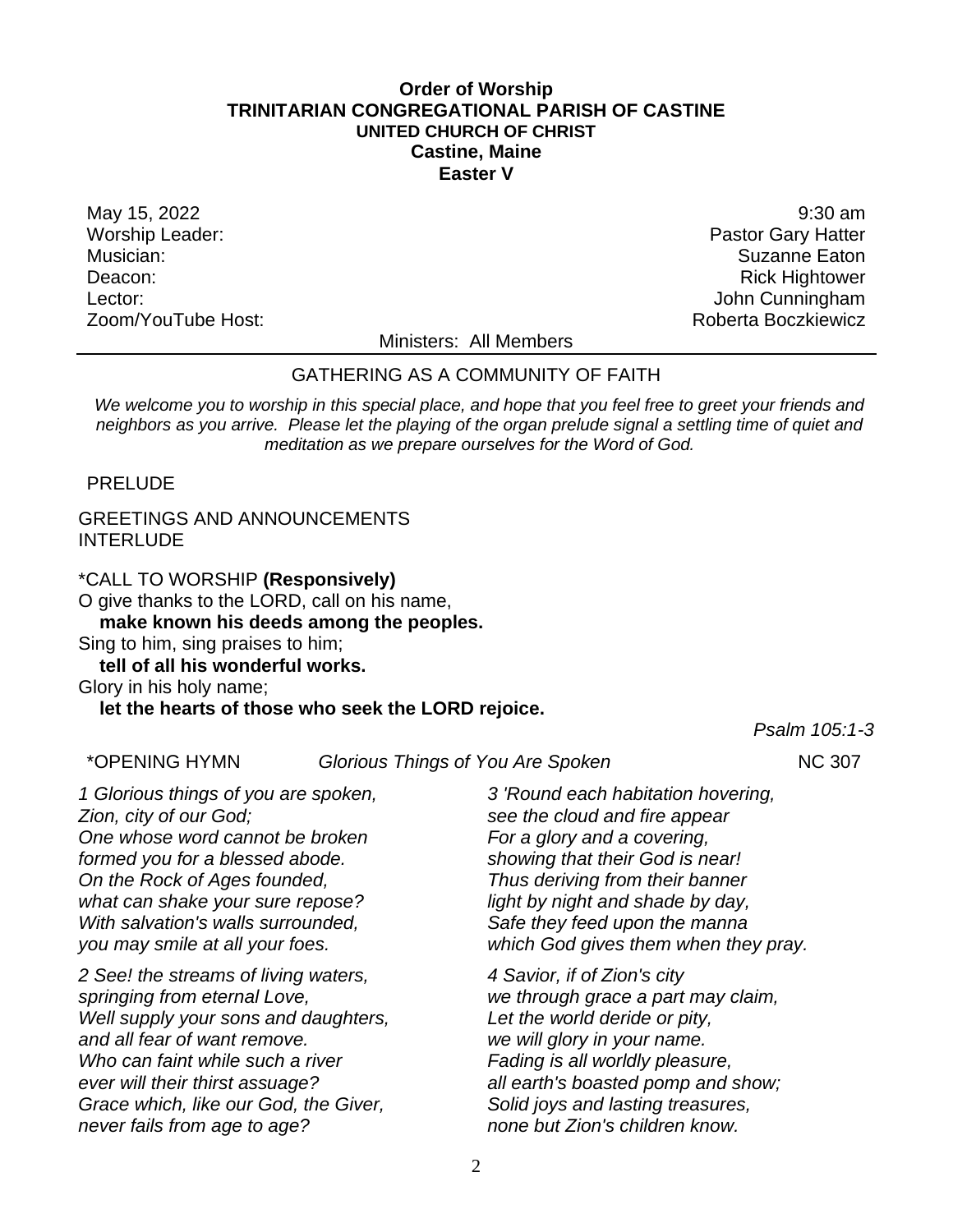# \*PRAYER OF INVOCATION **(Unison)**

**O God of promise, your word made flesh in Jesus Christ is trustworthy and true. By the power of your Holy Spirit, may it rise up in us this day like a gift from the spring of the water of life to refresh our thirsty souls. Amen.**

### A TIME WITH ALL GOD'S CHILDREN

#### PRAYER OF CONFESSION **(Unison)**

**God of mercy, your command to love one another across all differences opens us to new horizons, yet we often respond with fear and judgment that hinders your goal for humanity. Forgive our sins, we pray, and give us a true repentance that leads to life for all creation.**

#### *A moment for silent prayer*

# ASSURANCE OF PARDON

\*GLORIA PATRI **(Unison)** P 513

**Glory be to the Father, and to the Son, and to the Holy Ghost. As it was in the beginning, is now and ever shall be, world without end. Amen. Amen.**

#### HEARING THE WORD

#### **Acts 11:1 - 18**

11Now the apostles and the believers who were in Judea heard that the Gentiles had also accepted the word of God. <sup>2</sup>So when Peter went up to Jerusalem, the circumcised believers criticized him, <sup>3</sup>saying, "Why did you go to uncircumcised men and eat with them?" <sup>4</sup>Then Peter began to explain it to them, step by step, saying, <sup>5"</sup>I was in the city of Joppa praying, and in a trance I saw a vision. There was something like a large sheet coming down from heaven, being lowered by its four corners; and it came close to me. <sup>6</sup>As I looked at it closely I saw four-footed animals, beasts of prey, reptiles, and birds of the air. <sup>7</sup>I also heard a voice saying to me, 'Get up, Peter; kill and eat.' <sup>8</sup>But I replied, 'By no means, Lord; for nothing profane or unclean has ever entered my mouth.' <sup>9</sup>But a second time the voice answered from heaven, 'What God has made clean, you must not call profane.' <sup>10</sup>This happened three times; then everything was pulled up again to heaven. <sup>11</sup>At that very moment three men, sent to me from Caesarea, arrived at the house where we were. <sup>12</sup>The Spirit told me to go with them and not to make a distinction between them and us. These six brothers also accompanied me, and we entered the man's house. <sup>13</sup>He told us how he had seen the angel standing in his house and saying, 'Send to Joppa and bring Simon, who is called Peter; <sup>14</sup>he will give you a message by which you and your entire household will be saved.<sup>' 15</sup>And as I began to speak, the Holy Spirit fell upon them just as it had upon us at the beginning. <sup>16</sup>And I remembered the word of the Lord, how he had said, 'John baptized with water, but you will be baptized with the Holy Spirit.' <sup>17</sup>If then God gave them the same gift that he gave us when we believed in the Lord Jesus Christ, who was I that I could hinder God?" <sup>18</sup>When they heard this, they were silenced. And they praised God, saying, "Then God has given even to the Gentiles the repentance that leads to life."

#### **Psalm 148**

<sup>1</sup>Praise the Lord! Praise the Lord from the heavens; **praise him in the heights!**  <sup>2</sup>Praise him, all his angels; **praise him, all his host!**  <sup>3</sup>Praise him, sun and moon; **praise him, all you shining stars!**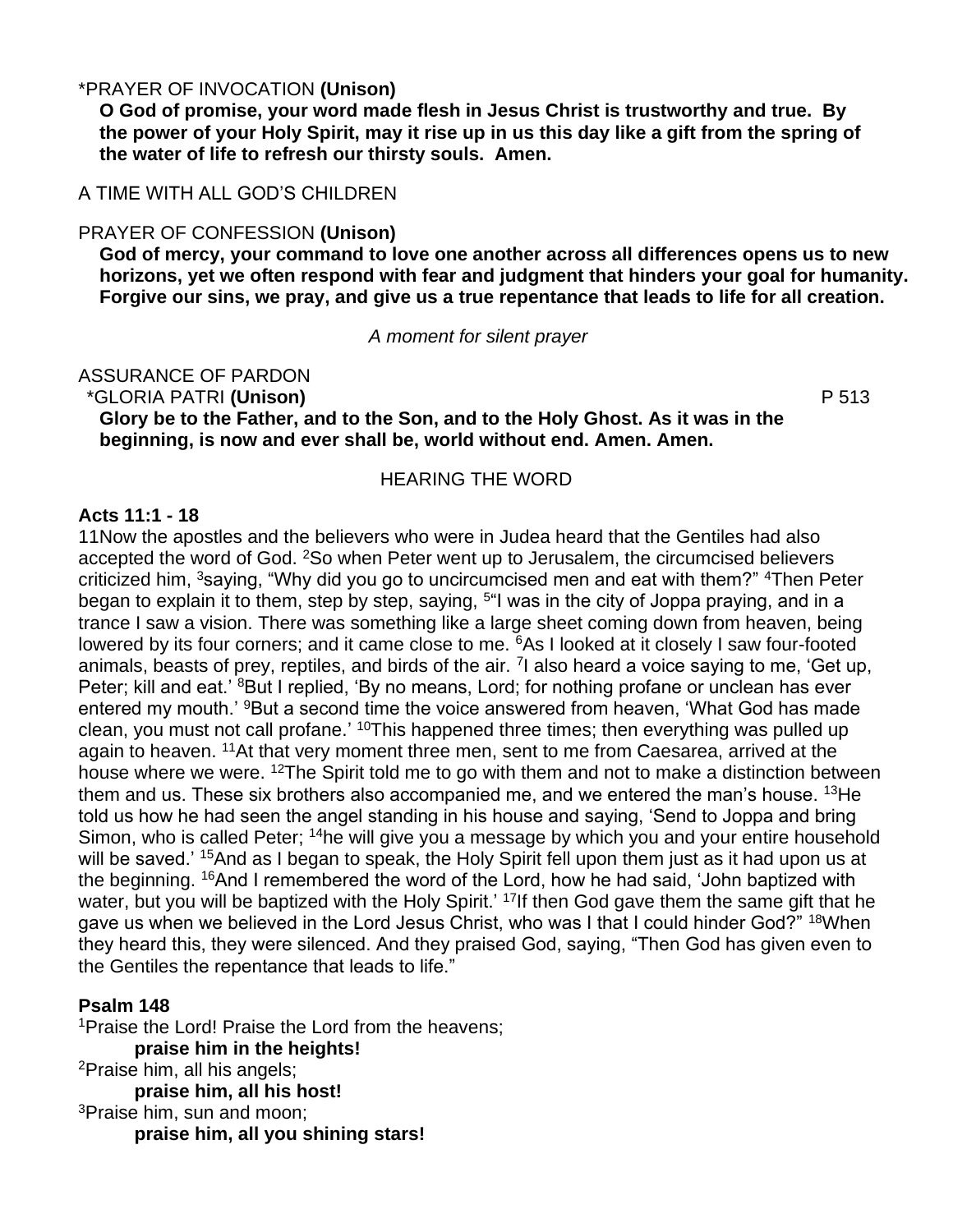<sup>4</sup>Praise him, you highest heavens, **and you waters above the heavens!**  <sup>5</sup>Let them praise the name of the Lord, **for he commanded and they were created.**  <sup>6</sup>He established them forever and ever: **he fixed their bounds, which cannot be passed.**  <sup>7</sup>Praise the Lord from the earth, **you sea monsters and all deeps,**  <sup>8</sup>fire and hail, snow and frost, **stormy wind fulfilling his command!**  <sup>9</sup>Mountains and all hills. **fruit trees and all cedars!**  <sup>10</sup>Wild animals and all cattle, **creeping things and flying birds!**  <sup>11</sup>Kings of the earth and all peoples, **princes and all rulers of the earth!**  <sup>12</sup>Young men and women alike, **old and young together!**  <sup>13</sup> Let them praise the name of the Lord, **for his name alone is exalted; his glory is above earth and heaven.** 

<sup>14</sup>He has raised up a horn for his people,

**praise for all his faithful, for the people of Israel who are close to him. Praise the Lord!** 

# **Revelation 21:1 - 6**

21Then I saw a new heaven and a new earth; for the first heaven and the first earth had passed away, and the sea was no more. <sup>2</sup>And I saw the holy city, the new Jerusalem, coming down out of heaven from God, prepared as a bride adorned for her husband. <sup>3</sup>And I heard a loud voice from the throne saying, "See, the home of God is among mortals. He will dwell with them as their God; they will be his peoples, and God himself will be with them; <sup>4</sup>he will wipe every tear from their eyes. Death will be no more; mourning and crying and pain will be no more, for the first things have passed away." <sup>5</sup>And the one who was seated on the throne said, "See, I am making all things new." Also he said, "Write this, for these words are trustworthy and true."  $6$ Then he said to me, "It is done! I am the Alpha and the Omega, the beginning and the end. To the thirsty I will give water as a gift from the spring of the water of life.

| <b>Congregational Response</b> | Breathe On Me, Breath of God     | <b>NC 292</b> |
|--------------------------------|----------------------------------|---------------|
|                                | Breathe on me, Breath of God,    |               |
|                                | fill me with life anew           |               |
|                                | That I may love the way you love |               |
|                                | and do what you would do.        |               |

# **John 13:31 - 35**

 $31$ When he had gone out, Jesus said, "Now the Son of Man has been glorified, and God has been glorified in him. <sup>32</sup>If God has been glorified in him, God will also glorify him in himself and will glorify him at once. <sup>33</sup> Little children, I am with you only a little longer. You will look for me; and as I said to the Jews so now I say to you, 'Where I am going, you cannot come.' <sup>34</sup>I give you a new commandment, that you love one another. Just as I have loved you, you also should love one another. <sup>35</sup>By this everyone will know that you are my disciples, if you have love for one another."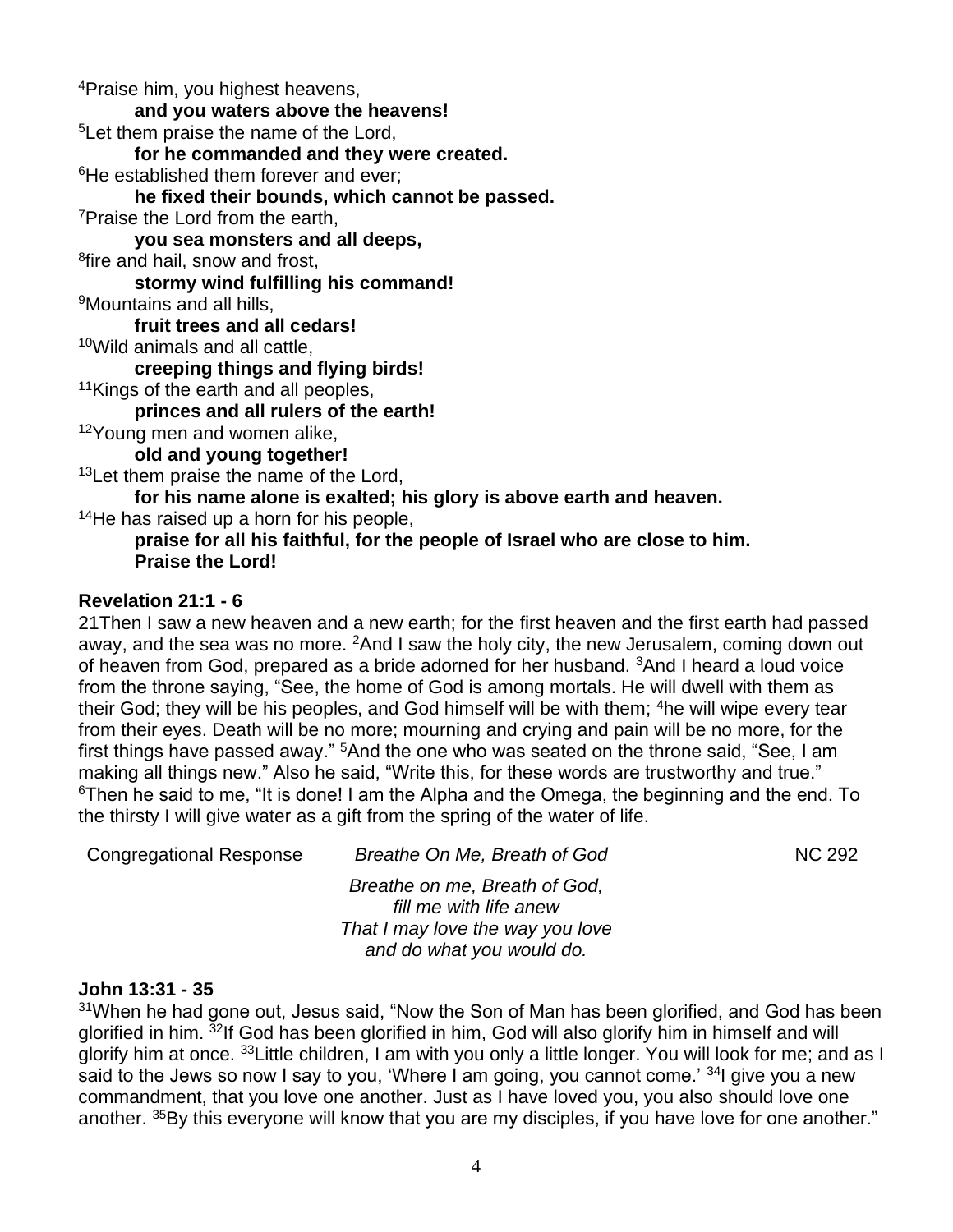*1 We yearn, O Christ, for wholeness and for your healing touch; Too long have we felt helpless; our burdens seemed too much. Forgetting all pretenses, we make our pleadings heard, In hope and expectation await your gracious word.*

*2 We long to have companions who travel by our side, Strong friends to call and answer with whom we are allied; As we lift up each other when struggles lay us low, Community develops, our faith and caring grow.*

*3 We need your living presence, O Christ of Galilee, A presence that revives us and sets our spirits free. No longer are we fearful, your love pervades each place. Empower us with courage to claim your healing grace.*

SERMON *Never, No Never, Forsake* Pastor Gary Hatter

THE OFFERING OF OUR GIFTS

INVITATION TO OFFERING **Offertory** 

\*Doxology **(Unison)** P 515 **Praise God from whom all blessings flow; Praise God, all creatures here below; Praise God above, you heavenly host: Praise Father, Son, and Holy Ghost. Amen.**

\*Prayer of Dedication **(Unison)**

**Loving God, we give you thanks for the ministry of reconciliation to which you call us in the name of Jesus Christ and his resurrection. Accept these gifts for your mission to heal all creation. May they be a testament to your love for us as we share them in love for you; through Jesus Christ we pray. Amen.**

THE CHURCH AT PRAYER

Celebrations & Concerns Pastoral Prayer Lord's Prayer **(Unison)**

**Our Father, who art in heaven, hallowed be thy name. Thy kingdom come. Thy will be done on earth as it is in heaven. Give us this day our daily bread. And forgive us our trespasses, as we forgive those who trespass against us. And lead us not into temptation, but deliver us from evil. For thine is the kingdom, and the power, and the glory forever. Amen**.